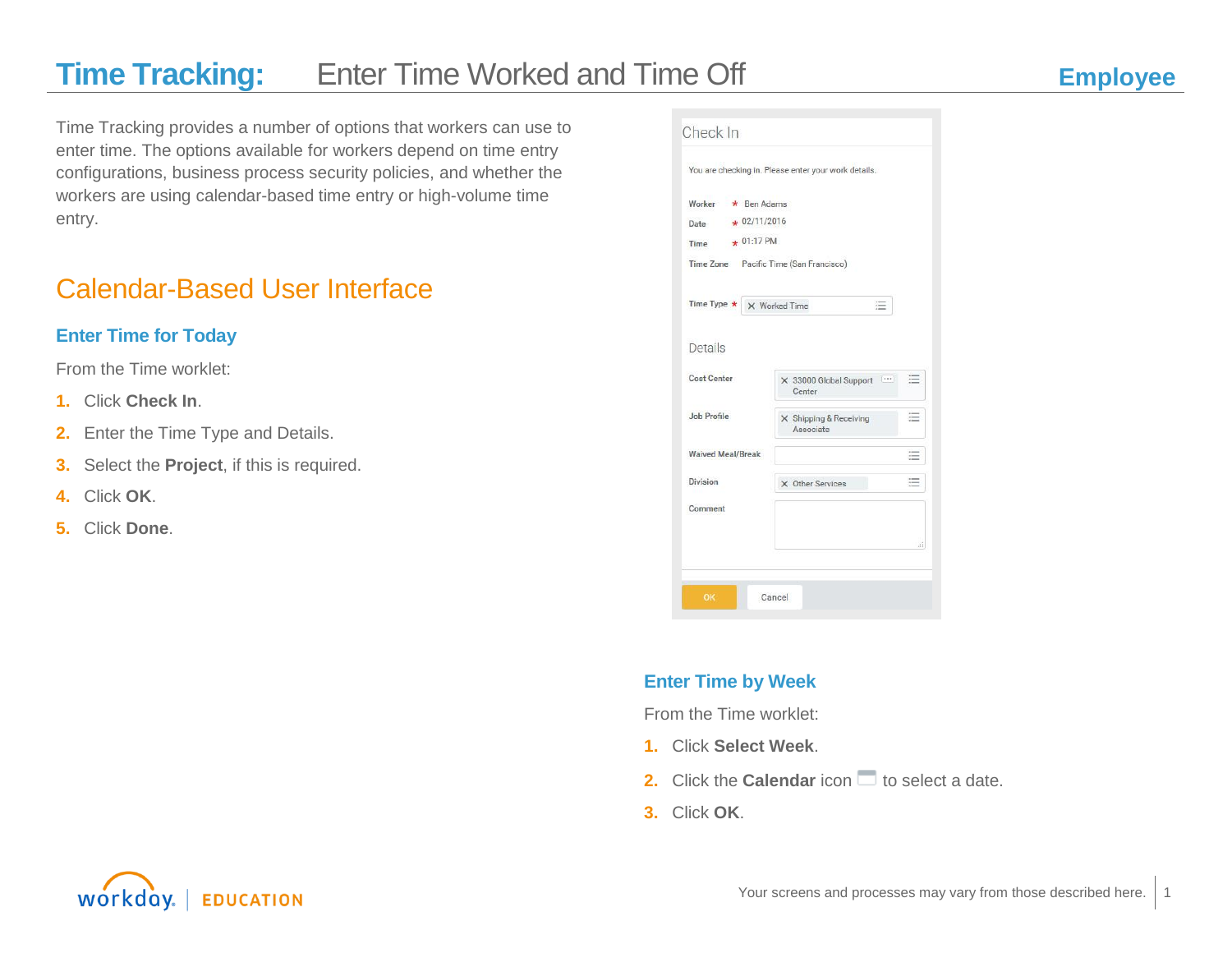**4.** Click a day on the calendar for which you want to enter time. The Enter Time window displays.

|                   | Enter Time 08/10/2015    |   |
|-------------------|--------------------------|---|
| Time Type         | $\star$<br>X Worked Time | 這 |
| In                | $\star$                  |   |
| Out               | $\star$                  |   |
| Out Reason * Out  |                          |   |
| Hours $\star$ 0   |                          |   |
| Details           |                          |   |
| Cost Center       |                          | 這 |
| Job Profile       |                          | 這 |
| Waived Meal/Break |                          | 這 |
| Division          |                          | 這 |
| Comment           |                          |   |
| Attachments       |                          | 三 |
| OK                | Cancel                   |   |

- **5.** Complete all required fields.
- **6.** Click **OK**.



Note: Another option is to use the Enter Time pulldown menu to copy time from prior time tracking periods or auto-fill hours.

- **7.** Complete all calendar entries according to the time worked. Total hours update and display above the calendar.
- **8.** Click on any time block to make necessary corrections.
- **9.** Click **OK** to save corrections or **Delete** to remove a time block.
- **10.** Click **Submit** twice.

#### **Enter Time for a Project, Project Phase, and Project Task**

A worker must be assigned to an active project in order to bill time against it. A worker can add the project, project phase, and/or project task based on your organization's configuration and requirements. You may be able to use the Auto-fill feature from the Enter Time button if your time is identical to the prior week.

From the Time worklet:

- **1.** Click **Select Week** and select a date.
- **2.** Click **OK**.
- **3.** From the **Enter Time** pull-down menu, click **Quick Add** or **Enter Time by Type**.



Note: Quick Add enables you to add your time by one type for that week. Enter Time by Type enables you to add multiple types of time for a specific week.

- **4.** Add a Time Type from the prompt.
- **5.** Add worktags from the prompt including the Division and Cost Center if these do not already default in (if required).
- **6.** Add the amount of time you worked on the project for each day of the week.

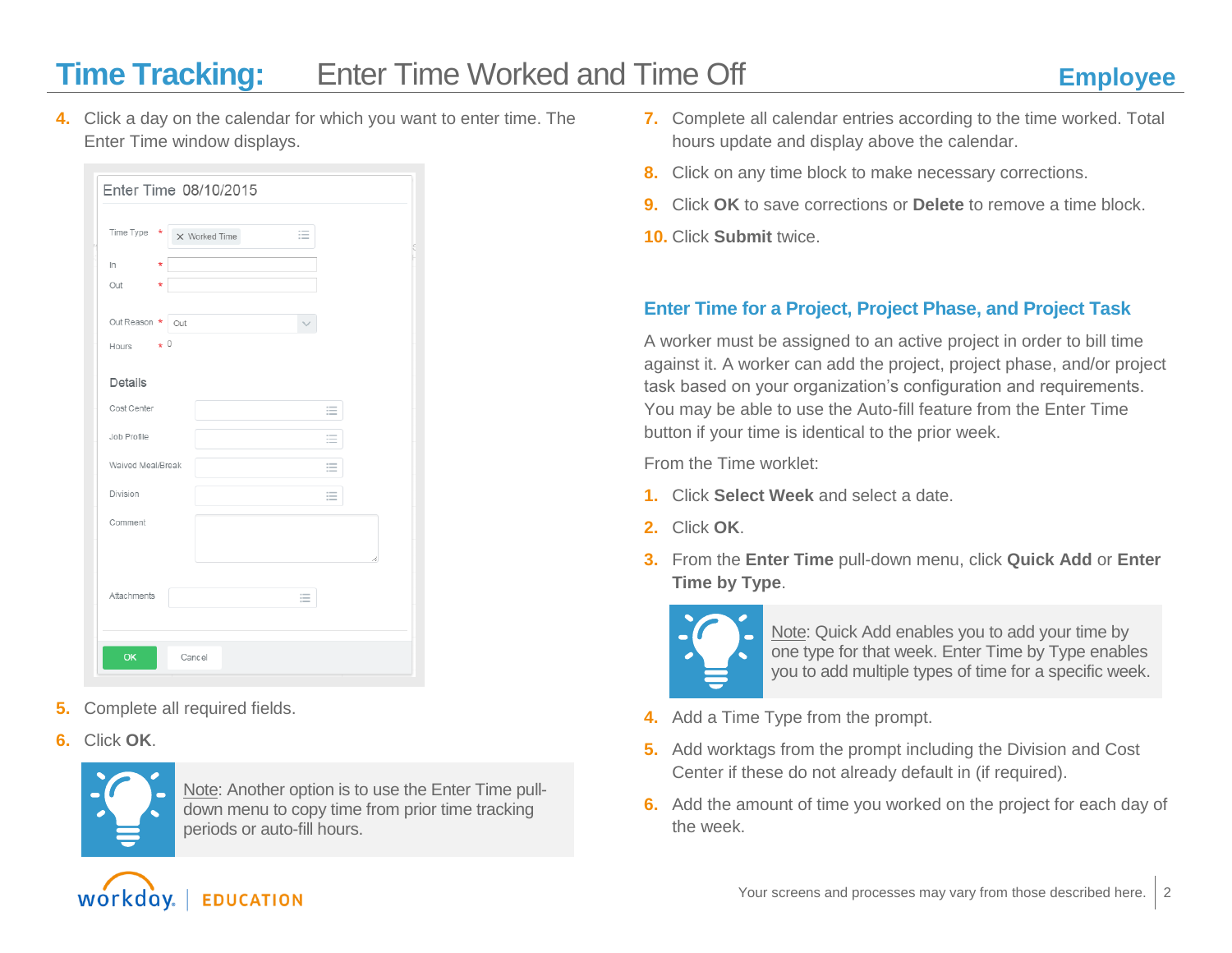- **7.** Click **OK**. Your time entry will display on the calendar.
- **8.** Click on the time you want to change to review and/or modify.
- **9.** Click **Submit** twice.
- **10.** Click the **Details and Process** arrow to review your time details and process. Here, you can see the time you submitted and next approval steps.



Note: The Check In/Out feature must be enabled to have the ability to select a project in Time Type.

#### **View Details of Submitted Time**

From the Time Entry calendar:

- **1.** Click a time block to view detailed information about your time entry.
- **2.** Click the **View Details** button.

| Worker <b>Ben Adams</b><br>Date<br>08/20/2015<br>Status Approved |                                                  |         |  |
|------------------------------------------------------------------|--------------------------------------------------|---------|--|
| <b>Reported</b>                                                  | Calculated                                       | History |  |
|                                                                  |                                                  |         |  |
| Reported Quantity 3 Hours                                        |                                                  |         |  |
| Time Entry Code Worked Time                                      |                                                  |         |  |
| In.                                                              | 08/20/2015 09:00 AM Pacific Time (San Francisco) |         |  |
| Out                                                              | 08/20/2015 12:00 PM Pacific Time (San Francisco) |         |  |
| Out Reason                                                       | Out                                              |         |  |
| Source                                                           | User Entered                                     |         |  |
| Comment                                                          | (empty)                                          |         |  |

- **3.** Click the **Reported** tab to view worked time.
- **4.** Click the **Calculated** tab to view cost center information.
- **5.** Click the **History** tab to view the process history of a particular time entry.

### **Modify Previously Reported Time**

From the Time worklet:

- **1.** Click **Select Week**.
- **2.** Select a date within the week you want to edit.
- **3.** Click **OK**. Your reported time displays on the calendar. Approved items display with a green bar on the left side of the time block and an Approved status.

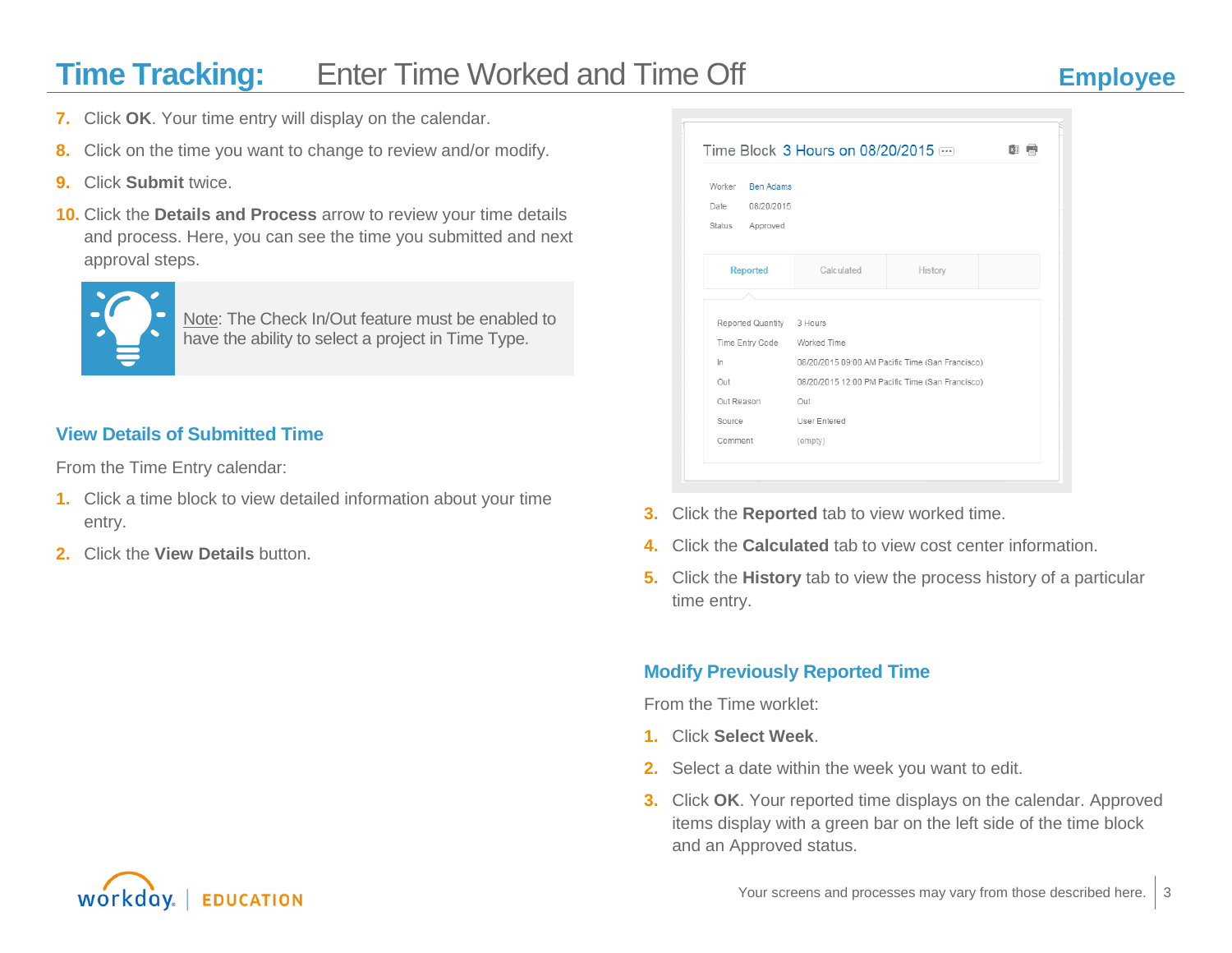- **4.** Click the time block. A window displays.
- **5.** Edit the details of the time block, and click **OK** or **Delete**.

#### **Request Time Off in Time Tracking**

From the Time Off worklet:

- **1.** Click **Time Off**.
- **2.** Select days on the calendar.
- **3.** Click **Request Time Off**.
- **4.** Enter the Time Off Type.
- **5.** Enter the Daily Quantity of hours requested.



Note: The Daily Quantity field defaults with your daily scheduled hours and may be editable.

**6.** Click **Submit**.

|                                                         | Request Time Off Ben Adams                           |  |
|---------------------------------------------------------|------------------------------------------------------|--|
| Total: 24 Hours                                         |                                                      |  |
|                                                         |                                                      |  |
|                                                         |                                                      |  |
| When                                                    | Monday, August 03, 2015 - Wednesday, August 05, 2015 |  |
| Type                                                    | 這<br>X Vacation (Hours)                              |  |
| Daily Quantity *                                        | 8                                                    |  |
| Unit of Time                                            |                                                      |  |
| Comment                                                 | Hours                                                |  |
|                                                         |                                                      |  |
|                                                         |                                                      |  |
|                                                         | enter your comment                                   |  |
|                                                         |                                                      |  |
|                                                         |                                                      |  |
| <b>Additional Information</b>                           |                                                      |  |
| <b>Related Links</b><br><b>Business Policy Document</b> |                                                      |  |
| <b>Attachments</b>                                      |                                                      |  |
|                                                         |                                                      |  |
|                                                         |                                                      |  |
|                                                         |                                                      |  |
|                                                         |                                                      |  |
|                                                         | Drop files here                                      |  |
|                                                         |                                                      |  |
|                                                         |                                                      |  |
| <b>Submit</b>                                           | Cancel                                               |  |